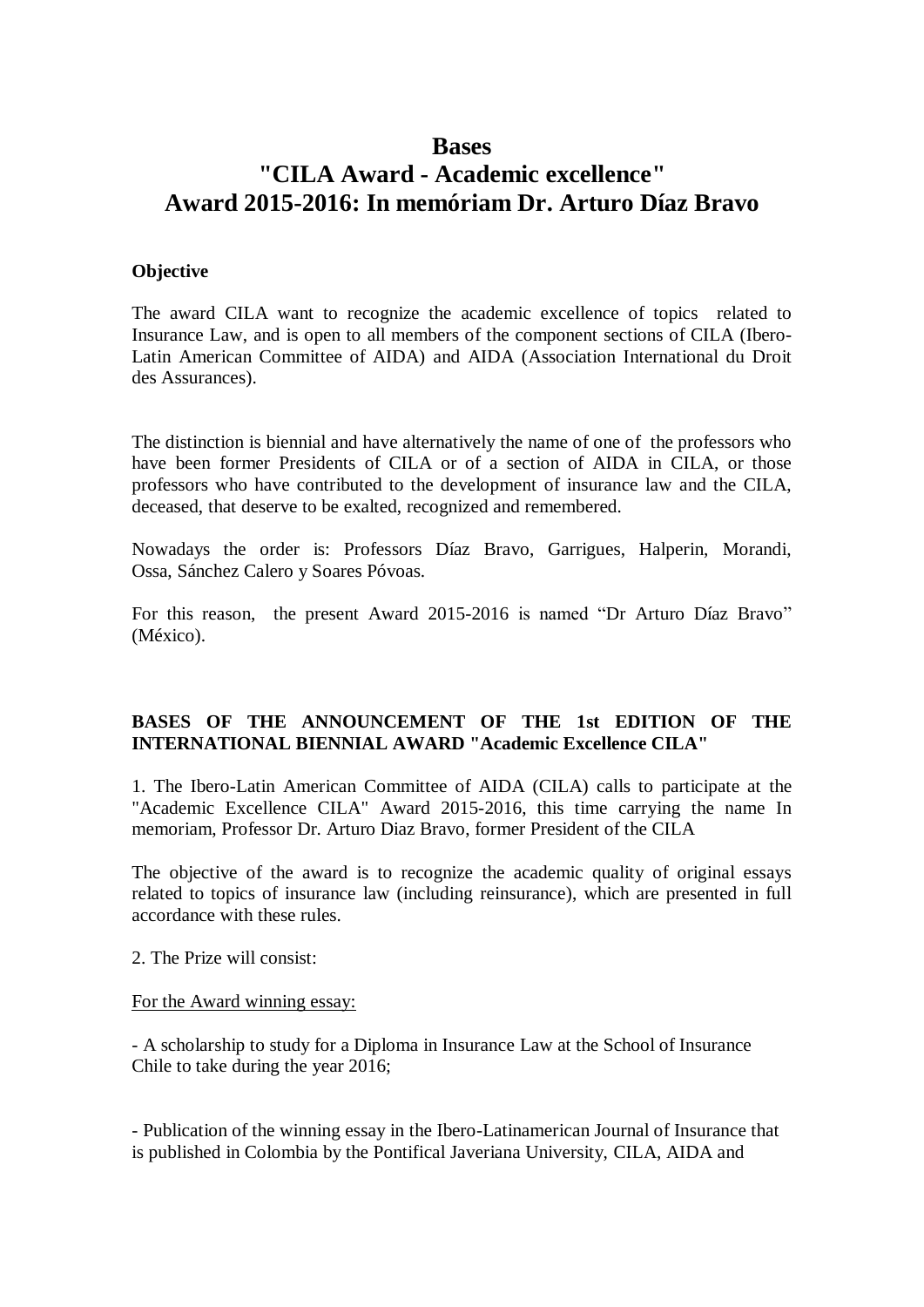FIDES (International Federation of Insurers)

-Diploma- "CILA Award" extended by CILA

Special mention (eventually) to the essay that results in second place:

- Publication of the essay in the Ibero-Latin American Journal of Insurance that is published in Colombia by the Pontifical Javeriana University, CILA, AIDA and FIDES (International Federation of Insurers)

-Diploma- "Special mention" extended by CILA

The Award and the Mention Diploma will be delivered in the following CILA Congress (the next Congress after the resolution of the Award and Mention, if applicable).

The granting of the Special mention is not mandatory but eventually, if considered appropriate by the Academic Committee.

3. To participate in the Award CILA, the author of the essay have to be a member of a national section of AIDA that integrate the CILA, or of a national section of AIDA that not integrate the CILA for the reason of not being a section of an Ibero-Latino American country.

In all cases, they should be active members of national sections that participate in congress and academic activities of CILA and that fill out the requirements in order to be membership of AIDA.

Exceptionally, the Academic Committee of the CILA Award may accept essays from not members of national sections of CILA or AIDA if they are active participants in conferences and activities of CILA.

The admission of the essays will be the exclusively resort of the Academic Committee and the decision will be final and unobjectionable.

4. The decision of the Award will be headed by an Academic Committee made up of the President of CILA in holding office at the time of the call to the appropriate Award, and two professors whit a recognized career in Insurance Law and in CILA-AIDA.

For this call the Academic Committee is made up of: Dr. Andrea Signorino Barbat, Dr. Rafael Illescas and Dr. Carlos Ignacio Jaramillo.

The Prize will be awarded to the essay related to topics of Insurance Law and Reinsurance, that, in the opinion of the Academic Committee, meets in particular, without limitation, the highlight level of: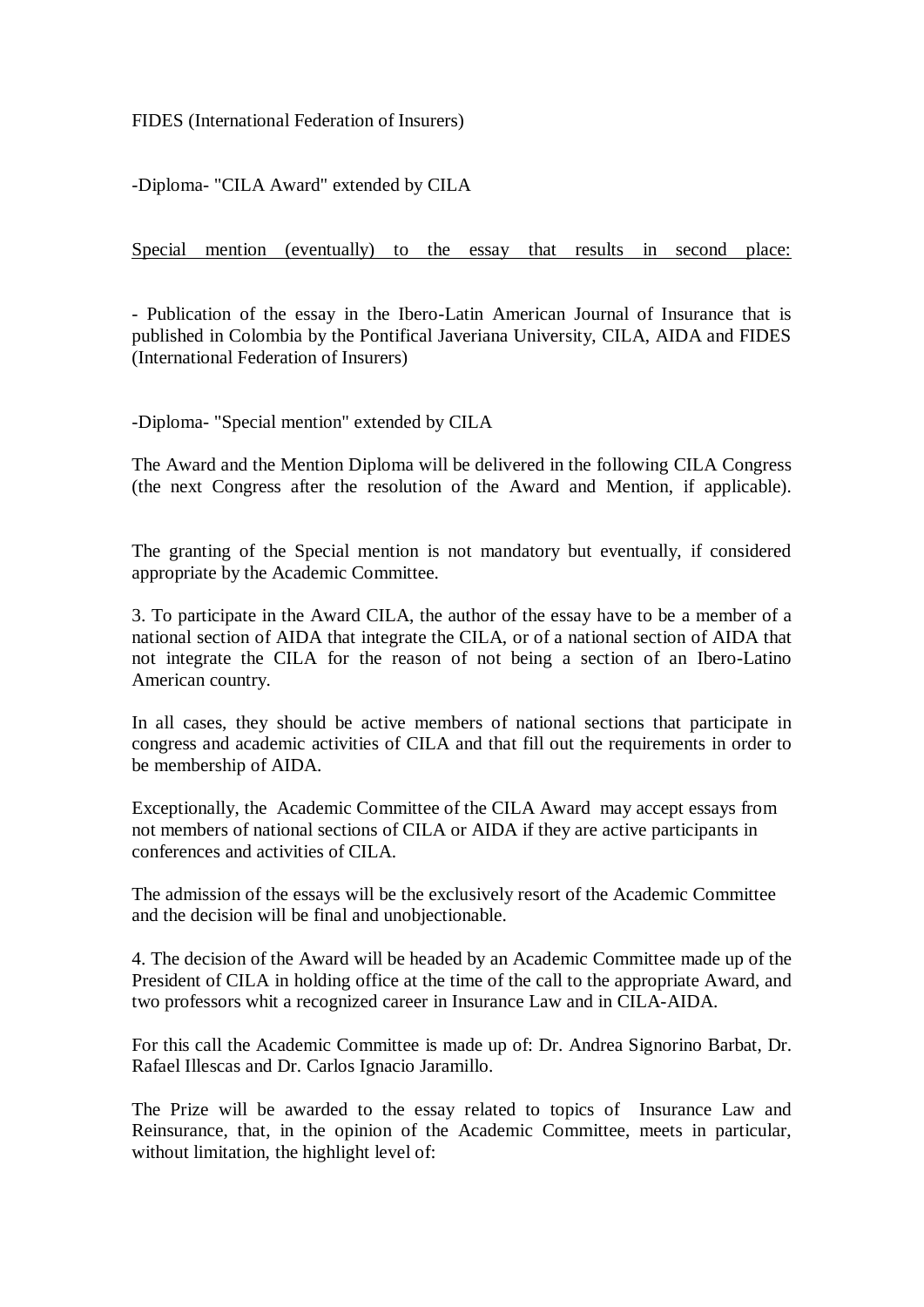- academic, technical, legal and professional interest of the topic for the Insurance Law and for the Insurance industry in general.

- profoundness of the approach to the subject under essay;

-accuracy in the research carried out to develop the essay.

-originality in the subject under essay or in the form of analysis.

-other aspects that according to the Academic Committee grant added value and quality to the topic analyzed and the resulting essay.

The academic article (essay) must to be unpublished.

The CILA Award essay will be granted to this one that have the formal requirements needed and that perform in the best way the above characteristics and any other that the Academic Committee deems to be of value for the purpose of the achievement of the required level.

The special Mention will be awarded, if this is decided by the Academic Committee, to the essay placed in second place in appreciation of the Academic Committee.

The Award and / or the special Mention may declared void if, in the opinion of the Academic Committee, the quality of the essays received not reach the required level.

The Academic Committee shall decide by a majority of its members and its decision is final and unobjectionable.

All participants expressly renounce to impugn the decision of the Award or the Special Mention.

5. Each applicant may submit a single essay, which meets the following formalities:

- Sheet whit a brief presentation of the author, maximum 15 lines, highlighting his activities in CILA or his presence in activities of CILA or AIDA. It must include the author's e-mail which is considered the only valid for the purposes of communications in relation to CILA Award.